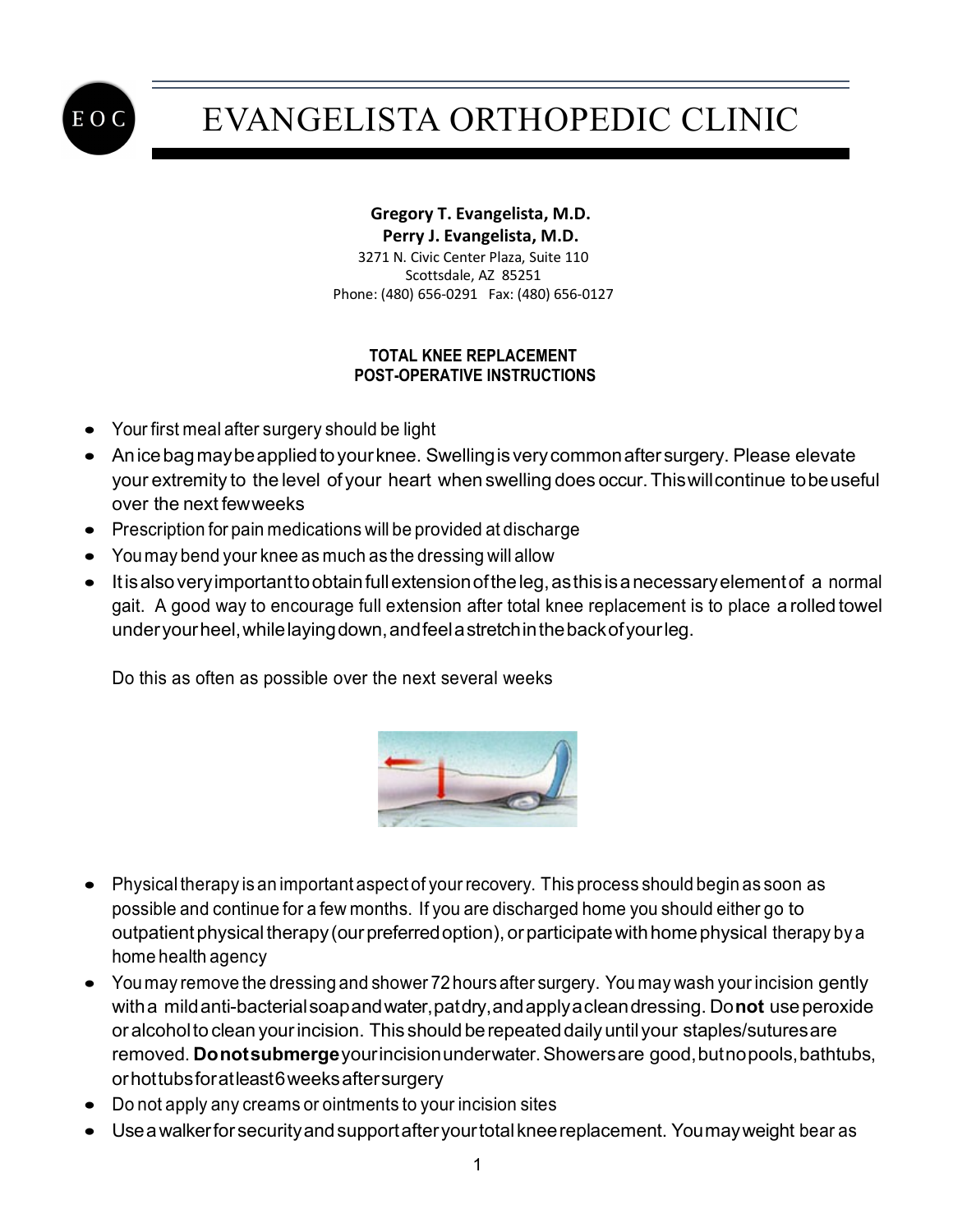

### EVANGELISTA ORTHOPEDIC CLINIC

tolerated on your operative leg unless otherwise instructed. You will work with your physical therapist on when to discontinue the use of the walker

- If you develop a fever(101.5 degreesor above), severe pain, unexpected redness or swelling inyour leg,calfpain,chestpain,or shortnessofbreath, please notifyouroffice,or go directly to the ER
- Letpainandswellingbetheguides to your level of activity: if yourlegismuchmoreswollen than the daybefore,youprobablydidtoomuch
- Please contact our office to set up your first follow up appointment. It should be approximately two weeks after surgery. Your sutures/staples will be removed at this visit
- If you were started on medication to prevent blood clots, this should be continued for 6 weeks

**Note:** You should now be pre-medicated withantibioticsasaprophylactic to decrease your risk of infection prior to any invasive procedures including, but not limited to, dental cleanings or procedures, colonoscopies, endoscopies, or surgeries. These procedures can increase the amount of bacteria in your bloodstream. If the bacteria find their way to your total joint, they can cause a very serious infection that could require removal of your total joint. We are happy to provide you with prescriptionsforantibioticspriortoyourappointments.Pleasepostpone any routine cleanings or procedures for at least 3 months following your surgery.

If you have any questions about these guidelines, your procedure or the rehabilitation process please do not hesitate to call us at **480-656-0291**